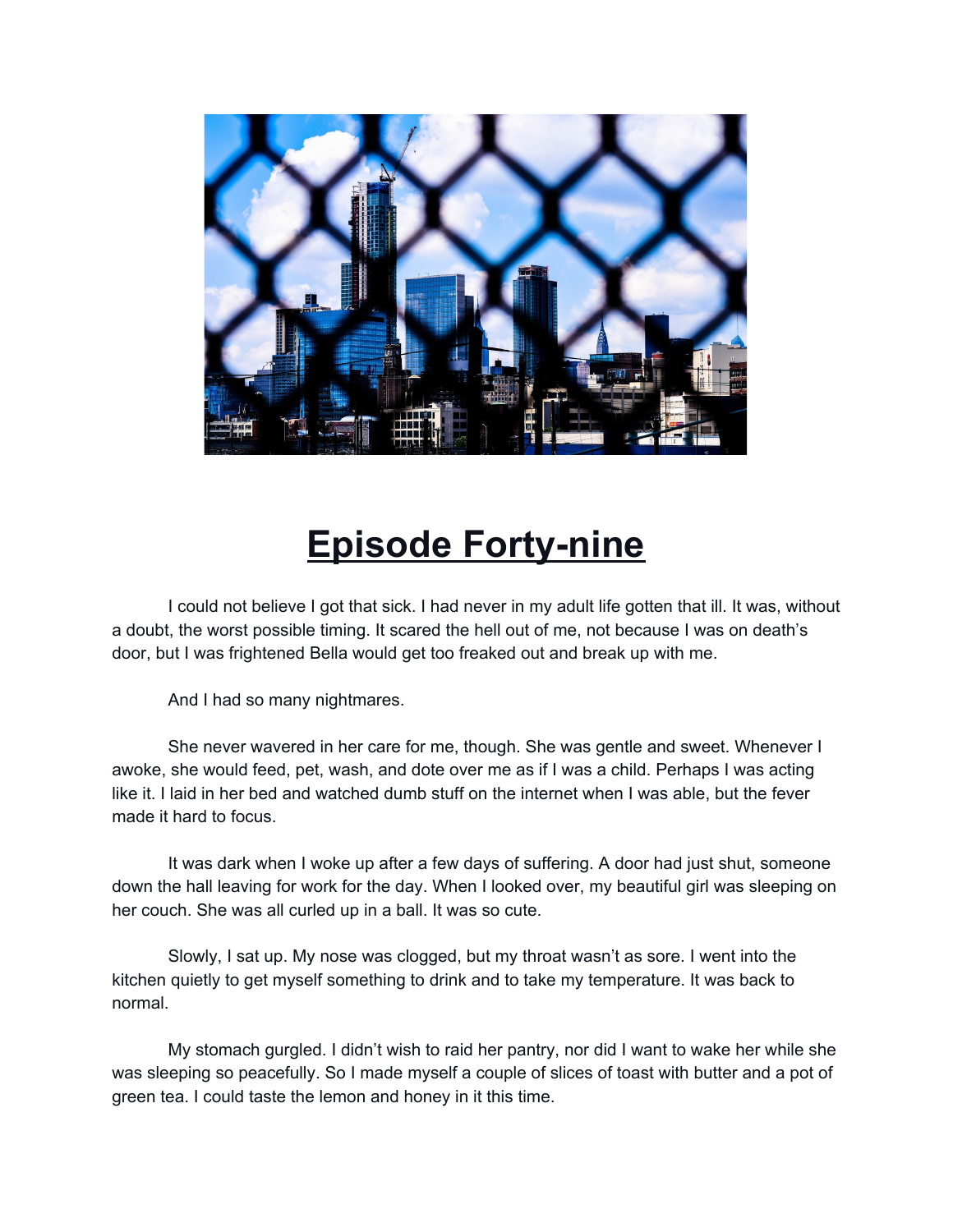Once I finished, I ran to the bathroom to shower for the first time in days. It felt so good to scrub the salt off. The one at the hotel would have been better, but it still felt like heaven. I couldn't wait to get back to it with her. We just had a few days left, and I didn't want to waste them being sick.

I went back into her bedroom to get dressed. She was shifting restlessly. Quietly, she moaned. "Aiden."

I wasn't jealous that she was dreaming about him, but worried about what it meant. I had a feeling that her dreams with him were rarely pleasurable. Her face scrunched up. "Don't," she whimpered.

Lightly, I touched her cheek. I just wanted to soothe her. Slowly, Bella's eyes opened. She automatically sat up and yawned widely.

"Would you like the bed for a while? I'm sorry." I had been hogging it for days.

"I normally sleep on the couch. How are you feeling?" She questioned as she rubbed her palms over her eyes. They dug in deep, trying to get the sleepiness out.

"My temperature is normal again. I woke up hungry, so I got some toast and got washed up. I think I've finally slept enough."

She smiled briefly. "That's good. Would you like to go back to the hotel today? It'll be more comfortable for you there." She yawned again, her eyelashes fluttering as her mouth opened in a big O.

"Yeah. That would be good." I felt terrible about all the stress I had put her through. I needed to make it up to her right away, and I needed to take care of her for a while. "Do you want to go to lunch? We've been cooped up for days now."

"That would be nice. We can go around noon. That would give me time to wash a load of clothes and get ready. Are you craving anything?"

"Mexican, maybe? Or something like that." I wanted something that would clear my sinuses more, and I knew she enjoyed it too.

"Oh. Hm," she drowsily hummed. "Have you ever had Venezuelan?"

"No, I can't say that I have."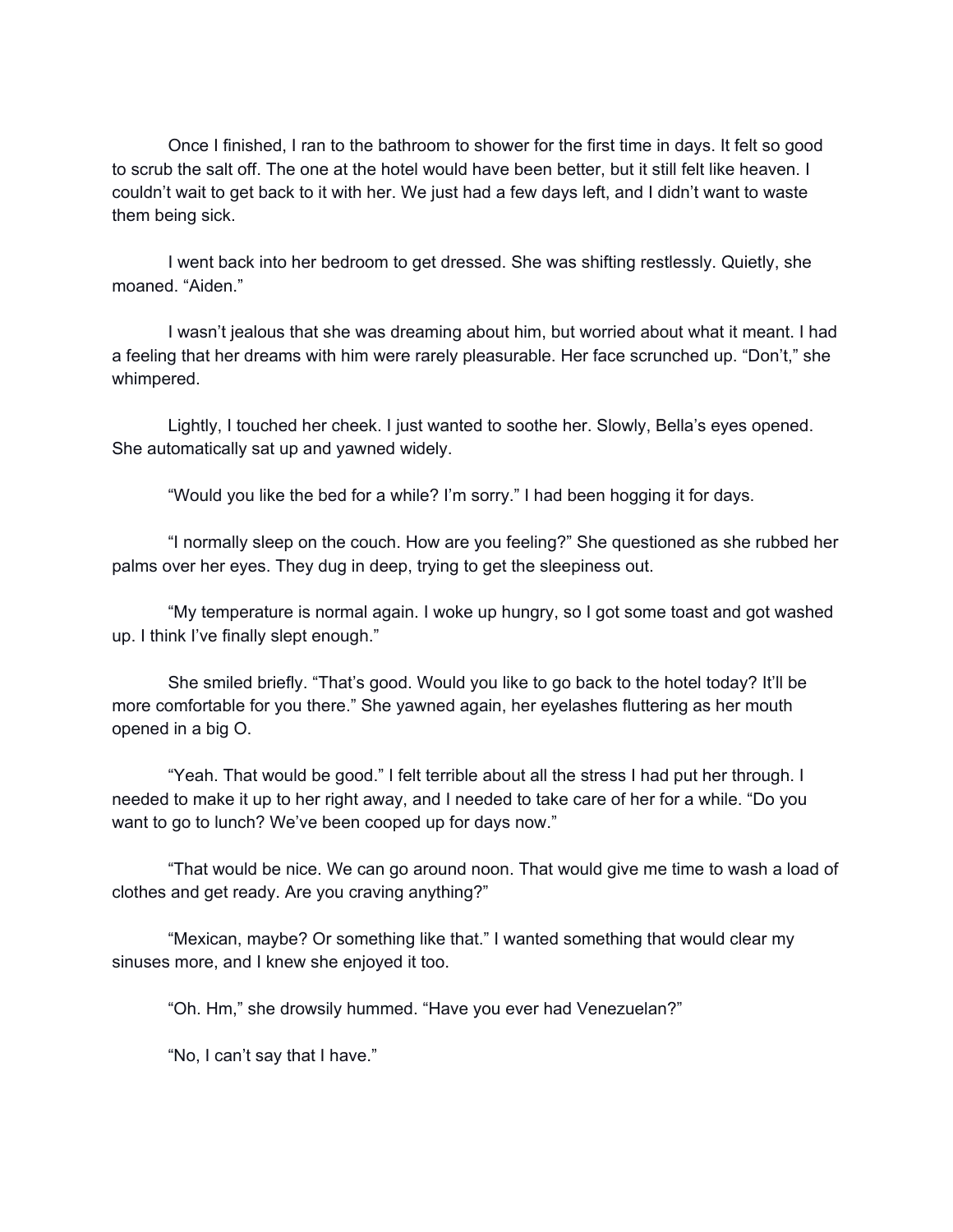She nodded. "Great. I have the perfect place." She lifted her head when she heard her roommate move towards the front door. "Mary Alice, do you want arepas, too?"

Her keys rattled as she fetched her purse. "Yes, please. I'll meet you there for lunch. Text me when you get there."

I laughed at their cute exchange. Finally, I sat down beside her. She glanced over at me bashfully. "It's her favorite, and it's right beside the office." Bella laid her head on my shoulder, her hand resting on my thigh. "I missed you."

"You were in all of my dreams," I flirted with her. It was the truth, even if they weren't all nice.

"Were they good?" She coiled her arms around mine, gazing up at me hopefully.

"Most of them were," I lied. "I had a few nightmares, but I don't think you can have that much medicine in your system and dream normal things. A lot of them were in color." I held her hand, pushing my palm against hers. It was soft and so tiny.

"Are your dreams normally black and white?"

Shaking my head, I glanced down at her. "No... They're normally more muted? Subtle? I just remember a lot of bold colors. Blues and reds. Too much cough syrup. I just remember a lot of the feelings in them, if that makes sense."

"It does." She yawned again. "I'm going to run to the restroom and start some laundry. Then I'll take a shower." Slowly, she stood and popped her back. The couch wasn't good for her spine.

It took her a few moments and some hot water to wake up, but once she did, she fluttered around her room to get ready. Though the laptop was open and something was playing, I was watching her style her hair and paint her face.

It wasn't that cold, and the air felt nice. Bella offered to order a car, even if it was only a quick jaunt, but I declined. I needed to stretch my legs. I knew I had to push myself to feel better. With some effort, I would be back to normal the following day.

The walk took us over a bridge. It was over an old train yard, and the Manhattan skyline was just beyond. Thick fluffy white clouds filled the horizon. The wind felt so good on my cheeks. I couldn't wait to explore all of New York with her.

Then I heard a little click, click, click.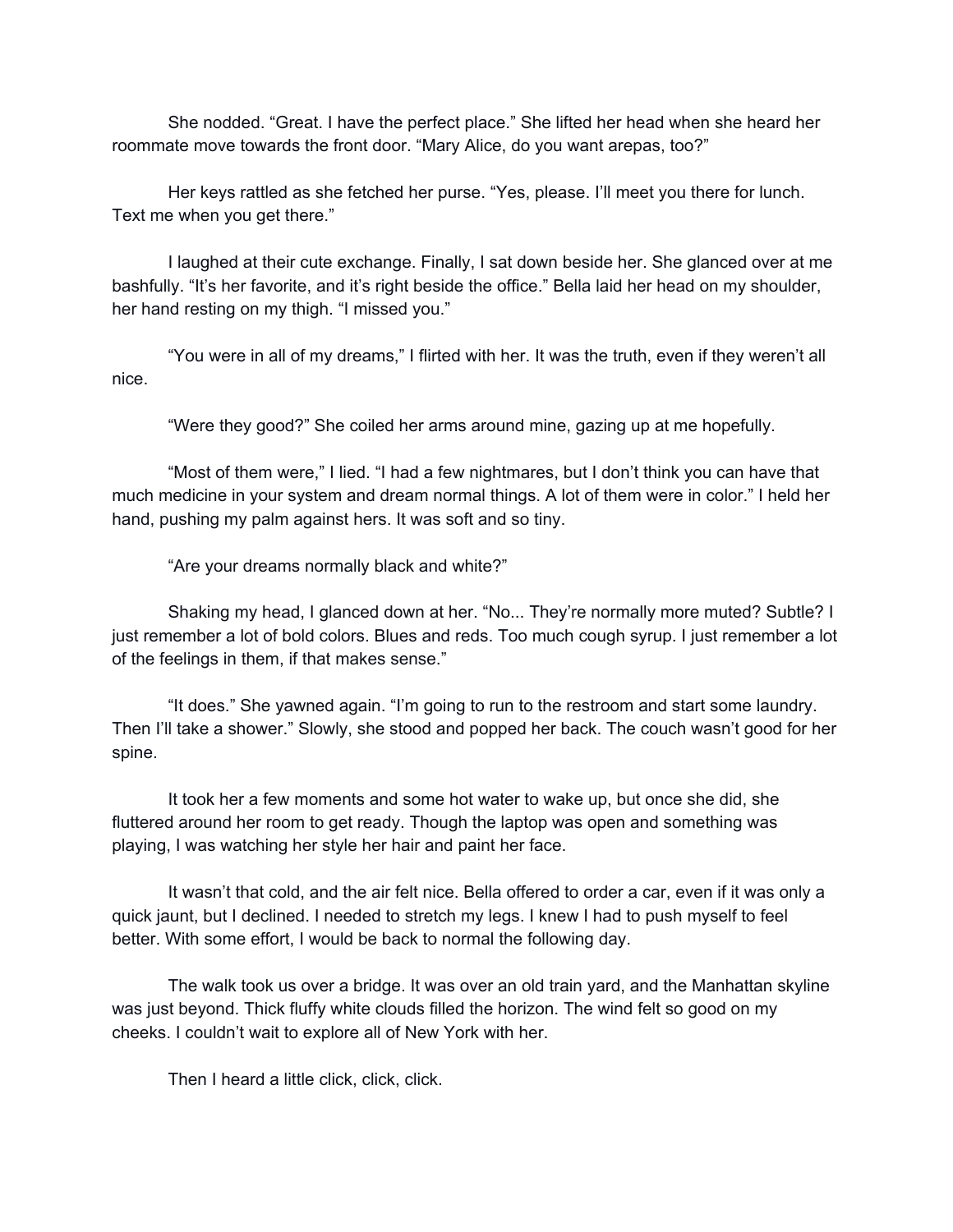I glanced behind me to see Bella hurriedly taking pictures with a grin. "But I look terrible right now."

"You're beautiful, and I want to remember this feeling," she replied. I flushed as I looked away, unsure of what to say. It gave me hope that eased some of my fear.

"You're the beautiful one in this relationship. Especially right now," I informed her as I held out my hand.

Bella messaged her best friend to let her know we had arrived. She went to get a menu for me to study. Everything looked so delicious. Pulled pork, beef, chicken. Lots of cheese and plantains, too. There was also some type of rice and beans. Honestly, even the drink section was too much. I wanted to order everything. Maybe while filming, so I had a good excuse to be a pig.

"So, what's an arepa exactly?"

"Think pita bread."

"Oh, so it's like a sandwich," I mumbled to myself. "Yum. What kind of beans is it?"

She bit her lip. "Black beans, I believe. They're tasty on them with the plantains."

I was lucky Bella was a patient woman. She answered all the dozens of questions I had. Somehow, she didn't roll her eyes when I just gave up sheepishly. "It all sounds good. Pick something for me. I'm overwhelmed."

Right away, she knew what she would order for me. "Pulled pork arepa with fried plantains, black beans, and cheese. Garlic rice for a side? Let's start with some yucca fries and some mini fried empanadas since we have to wait for Alice's slow ass," she concluded. It was a ton of food, and I was ready for all of it.

"That sounds perfect," I laughed at her salty words toward her friend.

"Do you want a Jarrito or maybe fresh juice? I think they have passionfruit and a strawberry one. Oh, and dragonfruit. That's new." She made an 'impressed' face as she read.

"What are you getting?"

"A fruit punch Jarrito and a café con leche with raw sugar for dessert."

"Same but the mandarin flavor, instead." Hot coffee was the perfect way to end the meal. I could have used caffeine, too.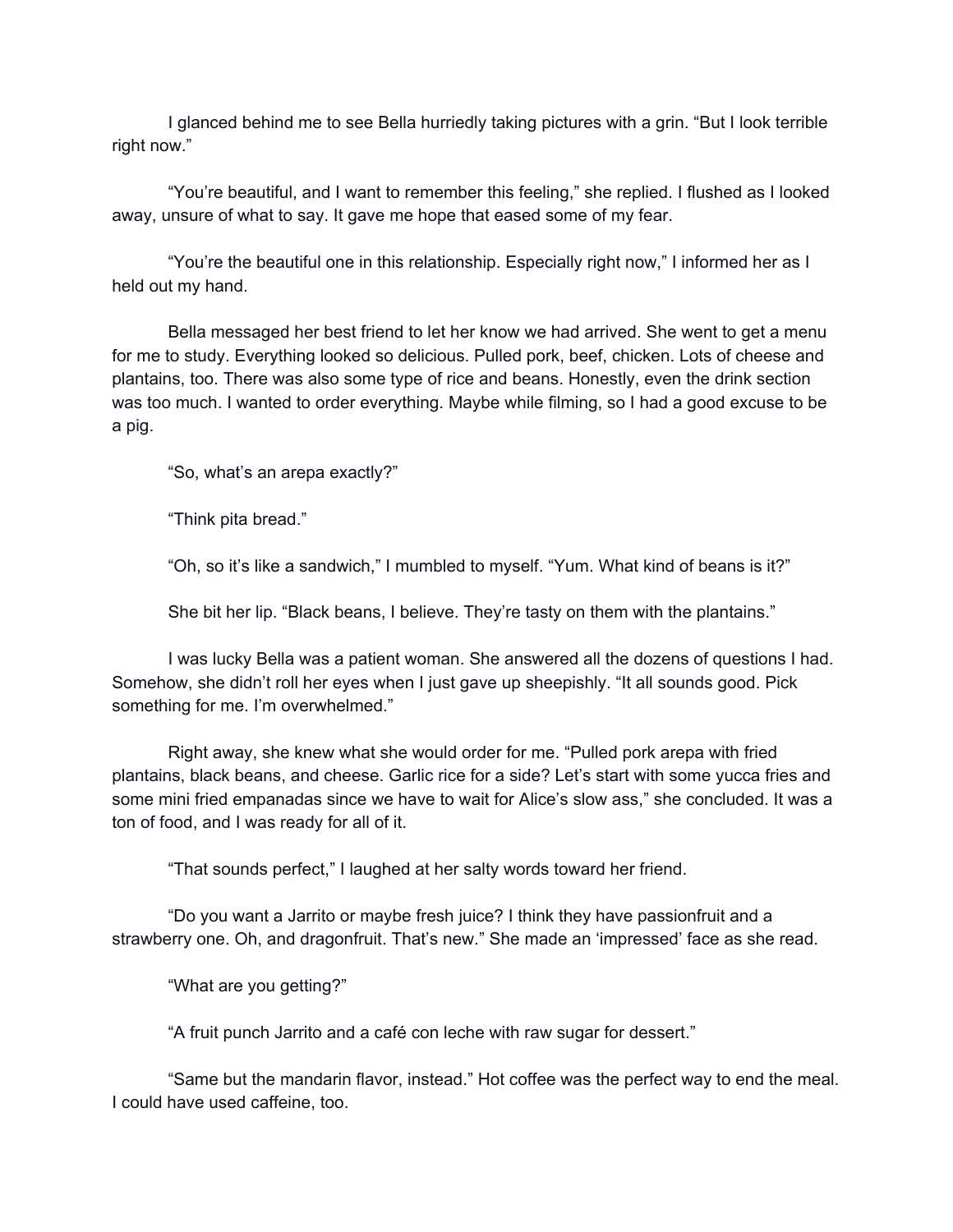She touched my arm. "Why don't you go sit down and get us a table by the window? I'll order for us." I would have argued with her, but I was already starting to feel drained. My energy levels would need more than a day to get back to normal. I took out my wallet so I could give her some cash to pay. "No, I got it."

I wanted to argue again, but I didn't. She was sensitive about the issue, and I didn't want to push it. "When I feel completely better, I'm going to take you out somewhere really nice." I quickly pecked her cheek before going to find us a table in the sunshine by a window.

Pulling out my phone, I looked at my text messages. I had told Jasper and one of my sisters I was sick, so everyone knew I was ill. Everyone was sending me 'get well' messages. I would save those for later.

Instead, I read the one from my best friend. "How are you feeling, darling?" It was from not long before.

"I don't have a fever, so that's better. I'm out to lunch with Bella. We're getting Venezuelan!"

"Exciting! I've never had that before. Tell me how it is," he responded instantly. Smiling to myself, I missed him terribly.

When I glanced up at Bella, she was happily chatting with the young man at the counter. I couldn't really hear what she was saying, but I could tell it was in Spanish. It was so elegant, the way her mouth moved as she spoke. The boy was louder, laughing at something she said. I understood the word "Beuno!" She giggled in return.

I saw a man walk in the door and go behind her in line, but I thought nothing of it. I looked back down at my mobile to send Jasper another message. "It's got pulled pork and cheese, it can't be bad. Also, we're getting a ton of little fried things for appetizers."

"Oh, spoiling your lady, I see."

I chuckled. "Actually, she's buying me lunch. And yes, I'm very spoiled."

Once again, I glanced up at Bella to check on her. She had twisted around, and her face was furious. "First of all, it says 'Si, Habla Espanol' on the goddamn sign, so you came in here hoping to be all butthurt, you racist piece of shit. Second, you're willing to shove the food down your gob, but we should go back to our country? Sure, okay. I was born in Texas, and it's lovely this time of year, bitch," she said just loud enough for me to hear. Every word was calm.

Damn, she could be scary.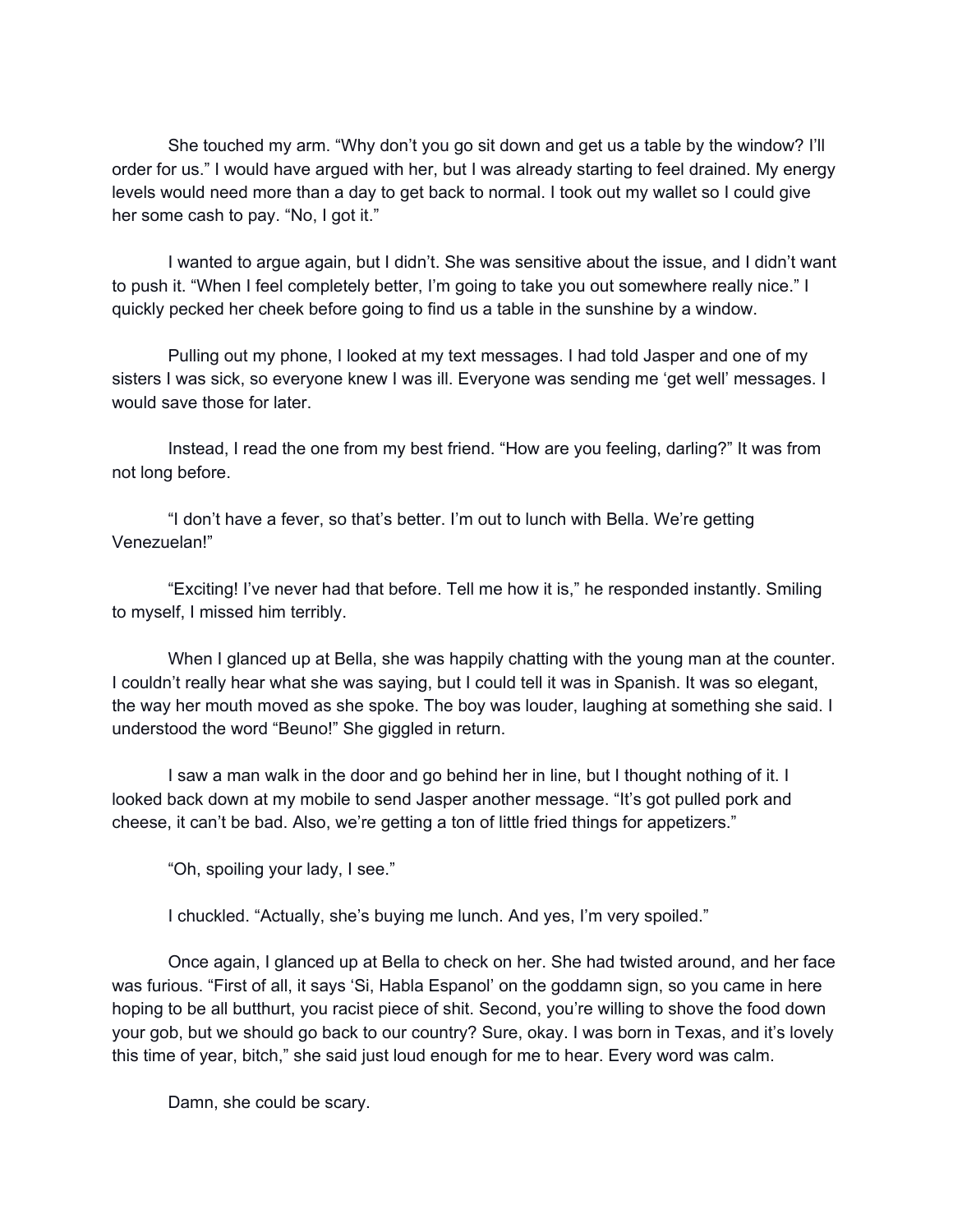"Sir, you need to leave," the boy behind the counter replied in English. He pointed towards the door.

"The fuck I do. Let me speak to your manager," the man growled at him. I couldn't understand what happened and how it did so fast, but it was clearly escalating.

"It's his mom. So, good luck with that," she informed him as she paid. Then she put a whole wad of cash into the tip jar to spite the prick. "Just leave. You're embarrassing yourself."

This riled him instantly, his cheeks going red as he screamed in my girlfriend's face. "Shut your fucking mouth, you ugly wetback. Yeah, I bet you were fucking born in Texas. Did your mama shit you out on the border?"

Fuck. No.

"Really fucking classy, my friend. Been wanting to use that one for a while now?" She hissed back, unfrightened.

I have no idea how I got from the table to stand in front of her protectively. Something in my brain just took over, and I had to be there.

"Oi, mate. The only immigrant in this room right now is me. So, if you have a problem with them, why don't you take it up with me?"

He waved me off. "I don't have a problem with you. This is none of your fucking business."

What a piece of shit. He wasn't worthy of licking the bottom of Bella's dirt-covered boots. Anger filled me in a way it never has before. "Why? Because I'm white? Or is it because I'm a male? And though my partner is more than capable of destroying you on her own, I find people harassing someone I love very much my business, wanker."

The bastard didn't give a shit what I had to say. "You speak English. If they spoke English, it wouldn't be a problem."

"What bullshit, you racist twat."

Then there was a blur of movement. Everything happened so fast. He moved, as did Bella. She shoved me out of the way as he punched towards me. It landed on the glass case behind us, making it crack. Then my girlfriend kicked him twice before he hit the ground.

She wasn't kidding about her fight or flight. Holy. Shit. She was maybe a third of his size.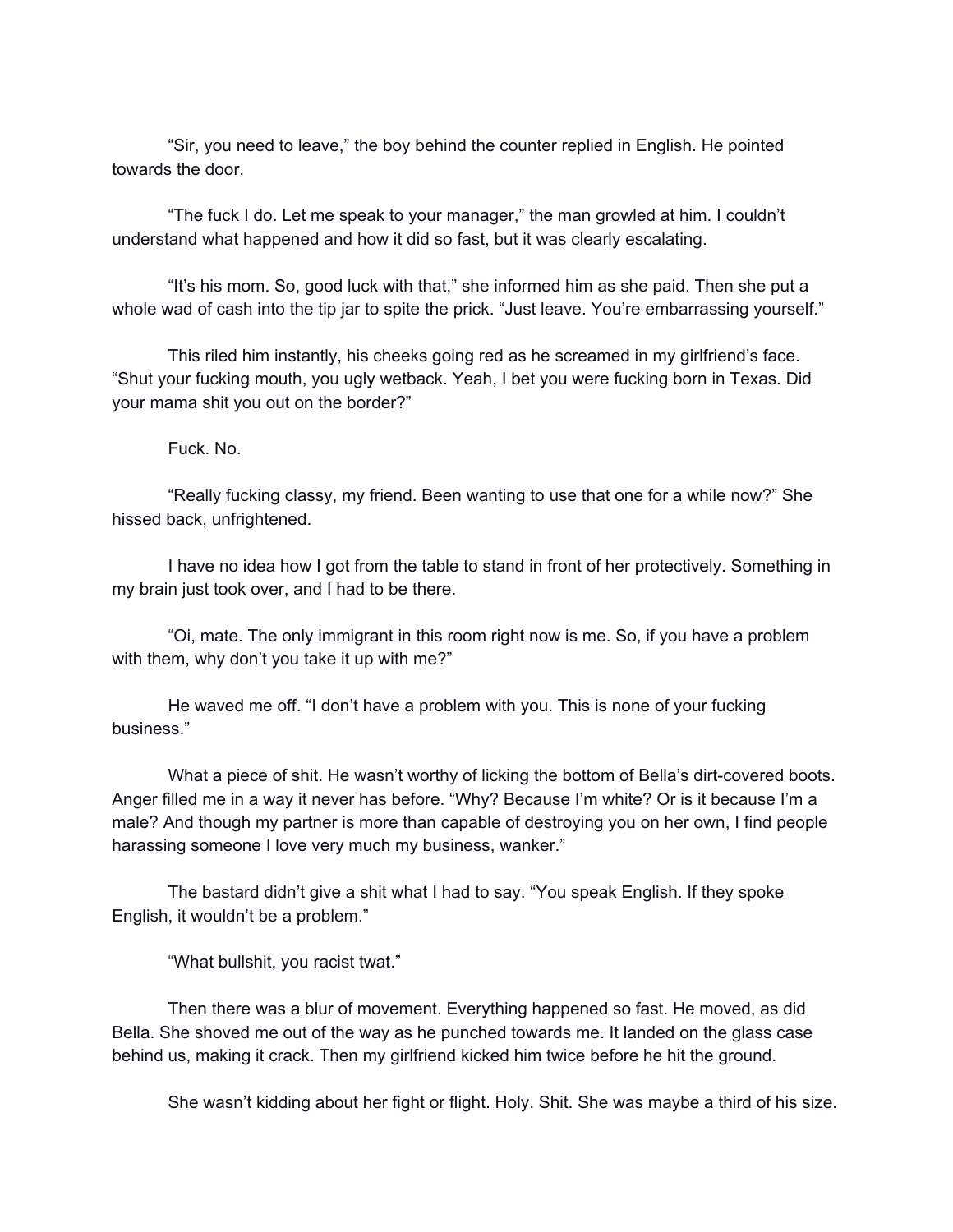"I told you she could destroy you," I grunted at the cunt, but he wasn't awake to hear it.

The police followed her roommate into the building. Alice was confused by what was going on. The cops pushed past her.

"He tried to sucker punch him! And he called me a spic. I'm not even Mexican! Dumb fucker. I'm Colombian! We have security cameras," the boy squawked from behind the counter. His voice was breaking with the stress.

Everything was happening so quickly. It's all I could keep thinking. I looked down at Bella. Her eyes were forward, staring blankly at the wall ahead of us. It didn't seem like she was breathing. I placed my hand on her shoulder gently.

Slowly, she peered up at me. "Honey, are you alright?" She didn't respond.

The female cop got our attention while the other was dealing with the scum on the floor. "What's going on here?"

"He got mad because she was ordering in Spanish. They asked him to leave, and he became belligerent. He tried to attack me because I called him a racist. But my girlfriend pushed me out of the way right in time. And she kicked him. Once in the groin and in the face. It was self-defense. It just happened. Literally." I kept looking at Bella, hoping that she would come out of her daze.

"Ma'am? Is that right?"

"I-" Her mouth hung open for a moment, then she slowly inhaled. "I think I broke my foot," she finished emotionlessly.

Alice rushed around us. "Eddie, she's in shock." She took her hand. "I'm her sister," she explained to the police. "Bells, honey. Let's sit down."

"I can feel some blood in my boot," she informed the officer sedately. It was like it didn't bother her at all.

The woman nodded in understanding. "Okay, there is an ambulance on the way, and it will be here shortly."

Then Bella began to weave. I took her into my arms before she could fall. I rushed to take her to a chair. Placing the foot she used to kick him on the one beside her, I kneeled down to examine her. As I did, the racist shrieked crude insults at anyone in sight.